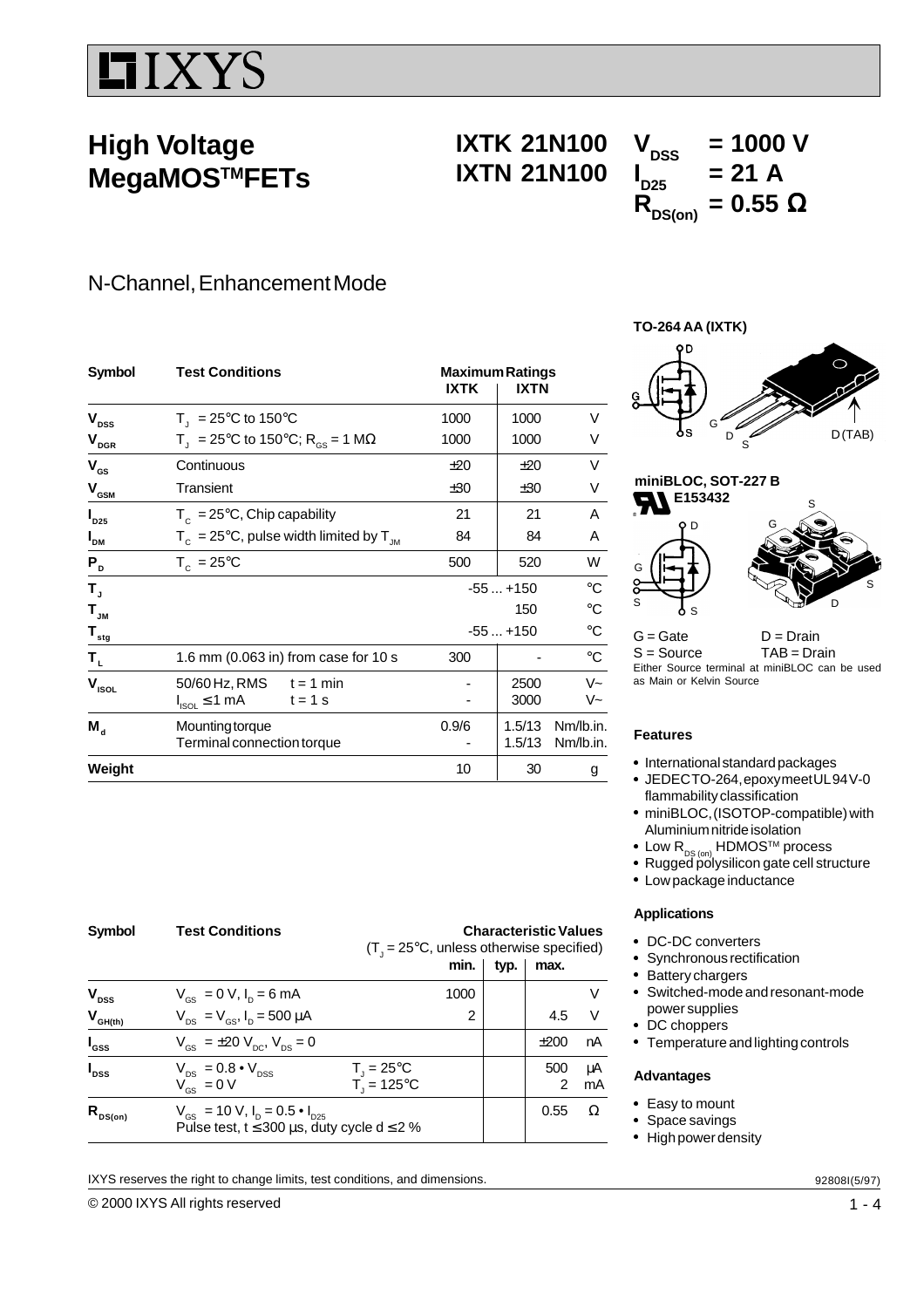# **IIXYS**

### **IXTK 21N100 IXTN 21N100**

| Symbol                                  | <b>Test Conditions</b><br>$(T_{1} = 25^{\circ}C,$ unless otherwise specified)                                              | <b>Characteristic Values</b><br>min.<br>typ. | max. |          |
|-----------------------------------------|----------------------------------------------------------------------------------------------------------------------------|----------------------------------------------|------|----------|
| $g_{\rm fs}$                            | $V_{DS}$ = 10 V; $I_D$ = 0.5 $\bullet$ $I_{D25}$ , pulse test                                                              | 24                                           |      | S        |
| $C_{\text{iss}}$                        |                                                                                                                            | 8400                                         |      | рF       |
| $C_{\rm{oss}}$<br>$C_{rss}$             | $V_{\text{GS}}$ = 0 V, $V_{\text{DS}}$ = 25 V, f = 1 MHz                                                                   | 630<br>110                                   |      | рF<br>рF |
| $t_{\text{\tiny{d(0n)}}}$               |                                                                                                                            | 30                                           |      | ns       |
| t,                                      | $V_{\text{GS}}$ = 10 V, $V_{\text{DS}}$ = 0.5 $\bullet$ $V_{\text{DSS}}$ , $I_{\text{D}}$ = 0.5 $\bullet$ $I_{\text{D25}}$ | 50                                           |      | ns       |
| $\mathbf{t}_{\mathsf{d}(\mathsf{off})}$ | $R_{\alpha}$ = 1 $\Omega$ (External),                                                                                      | 100                                          |      | ns       |
| t,                                      |                                                                                                                            | 40                                           |      | ns       |
| $\mathbf{Q}_{\text{g(on)}}$             |                                                                                                                            | 250                                          |      | nC       |
| $\mathbf{Q}_{gs}$                       | $V_{\text{GS}}$ = 10 V, $V_{\text{DS}}$ = 0.5 $\bullet$ V <sub>DSS</sub> , $I_{\text{D}}$ = 0.5 $\bullet$ $I_{\text{D25}}$ | 60                                           |      | nC       |
| $\mathbf{Q}_{\mathsf{gd}}$              |                                                                                                                            | 100                                          |      | nС       |
| $\mathsf{R}_{\text{thJC}}$              | TO-264 AA                                                                                                                  |                                              | 0.25 | K/W      |
| $R_{thCK}$                              | <b>TO-264 AA</b>                                                                                                           | 0.15                                         |      | K/W      |
| $\mathsf{R}_{\text{thJC}}$              | miniBLOC, SOT-227 B                                                                                                        |                                              | 0.24 | K/W      |
| $R_{thCK}$                              | miniBLOC, SOT-227 B                                                                                                        | 0.05                                         |      | K/W      |



#### **Source-Drain Diode Characteristic Values**

| Symbol                                                                 | $(T_{\text{I}} = 25^{\circ}C$ , unless otherwise specified)<br><b>Test Conditions</b><br>min. | typ.       | max. |         |
|------------------------------------------------------------------------|-----------------------------------------------------------------------------------------------|------------|------|---------|
| $I_{s}$                                                                | $V_{\text{gs}} = 0 V$                                                                         |            | 21   |         |
| $I_{\text{SM}}$                                                        | Repetitive; pulse width limited by $T_{\text{JM}}$                                            |            | 84   |         |
| $\mathbf{V}_{\text{SD}}$                                               | $I_F = I_S$ , $V_{GS} = 0 V$ ,<br>Pulse test, $t \le 300 \mu s$ , duty cycle d $\le 2 \%$     |            | 1.5  |         |
| $\begin{array}{c} \mathbf{t}_{\text{rr}} \\  _{\text{RM}} \end{array}$ | $I_F = I_S$ , -di/dt = 100 A/ $\mu$ s, V <sub>R</sub> = 100 V                                 | 1000<br>20 |      | ns<br>Α |

### **miniBLOC, SOT-227 B**



M4 screws (4x) supplied

| Dim. |         | Millimeter |          | Inches |
|------|---------|------------|----------|--------|
|      | Min.    | Max.       | Min.     | Max.   |
| A    | 31.50   | 31.88      | 1.240    | 1.255  |
| B    | 7.80    | 8.20       | 0.307    | 0.323  |
| С    | 4.09    | 4.29       | 0.161    | 0.169  |
| D    | 4.09    | 4.29       | 0.161    | 0.169  |
| E    | 4.09    | 4.29       | 0.161    | 0.169  |
| F    | 14.91   | 15.11      | 0.587    | 0.595  |
| G    | 30.12   | 30.30      | 1.186    | 1.193  |
| н    | 38.00   | 38.23      | 1.496    | 1.505  |
| J    | 11.68   | 12.22      | 0.460    | 0.481  |
| Κ    | 8.92    | 9.60       | 0.351    | 0.378  |
| L    | 0.76    | 0.84       | 0.030    | 0.033  |
| М    | 12.60   | 12.85      | 0.496    | 0.506  |
| N    | 25.15   | 25.42      | 0.990    | 1.001  |
| O    | 1.98    | 2.13       | 0.078    | 0.084  |
| P    | 4.95    | 5.97       | 0.195    | 0.235  |
| Q    | 26.54   | 26.90      | 1.045    | 1.059  |
| R    | 3.94    | 4.42       | 0.155    | 0.174  |
| S    | 4.72    | 4.85       | 0.186    | 0.191  |
| Т    | 24.59   | 25.07      | 0.968    | 0.987  |
| U    | $-0.05$ | 0.1        | $-0.002$ | 0.004  |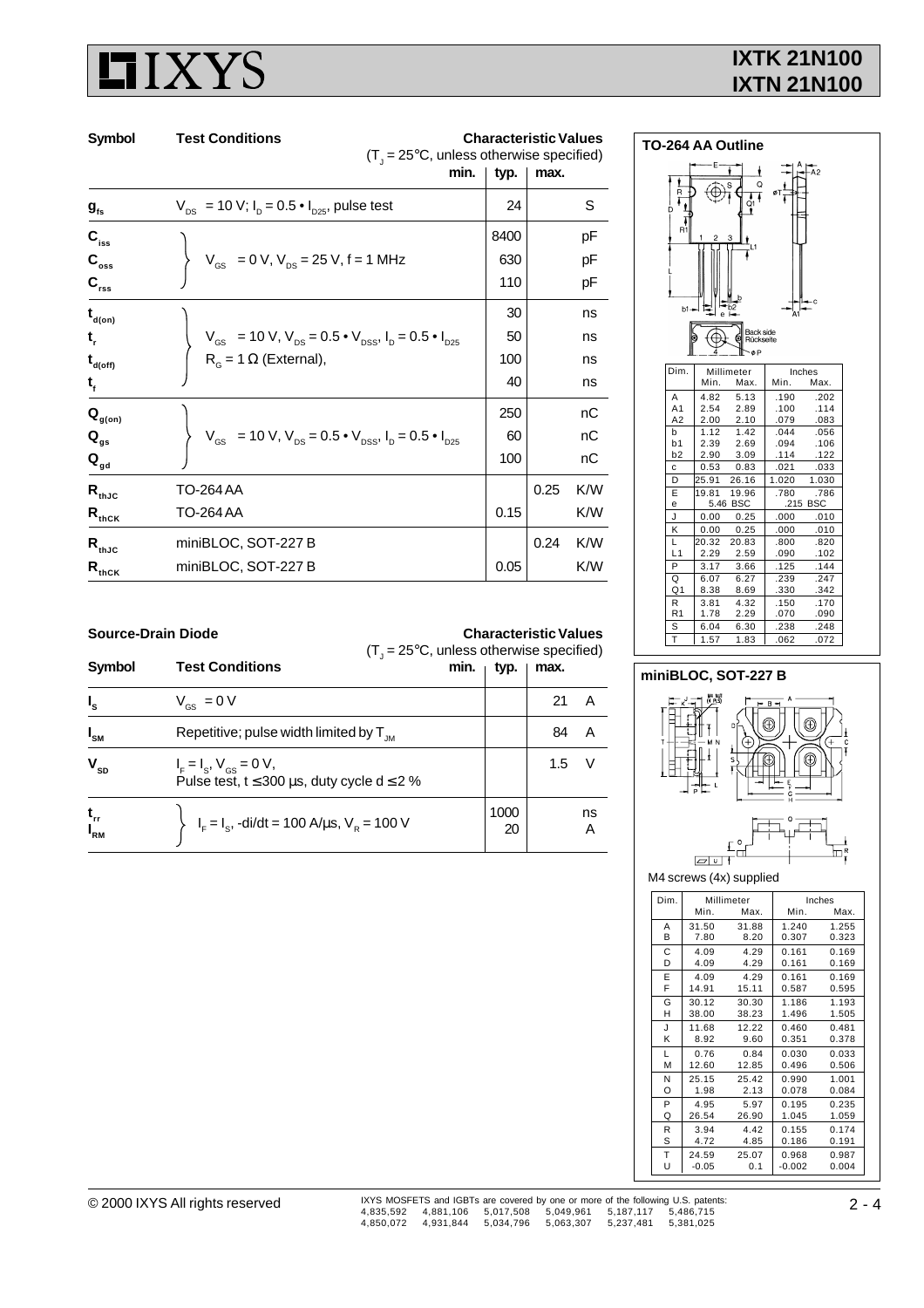# **IIXYS**